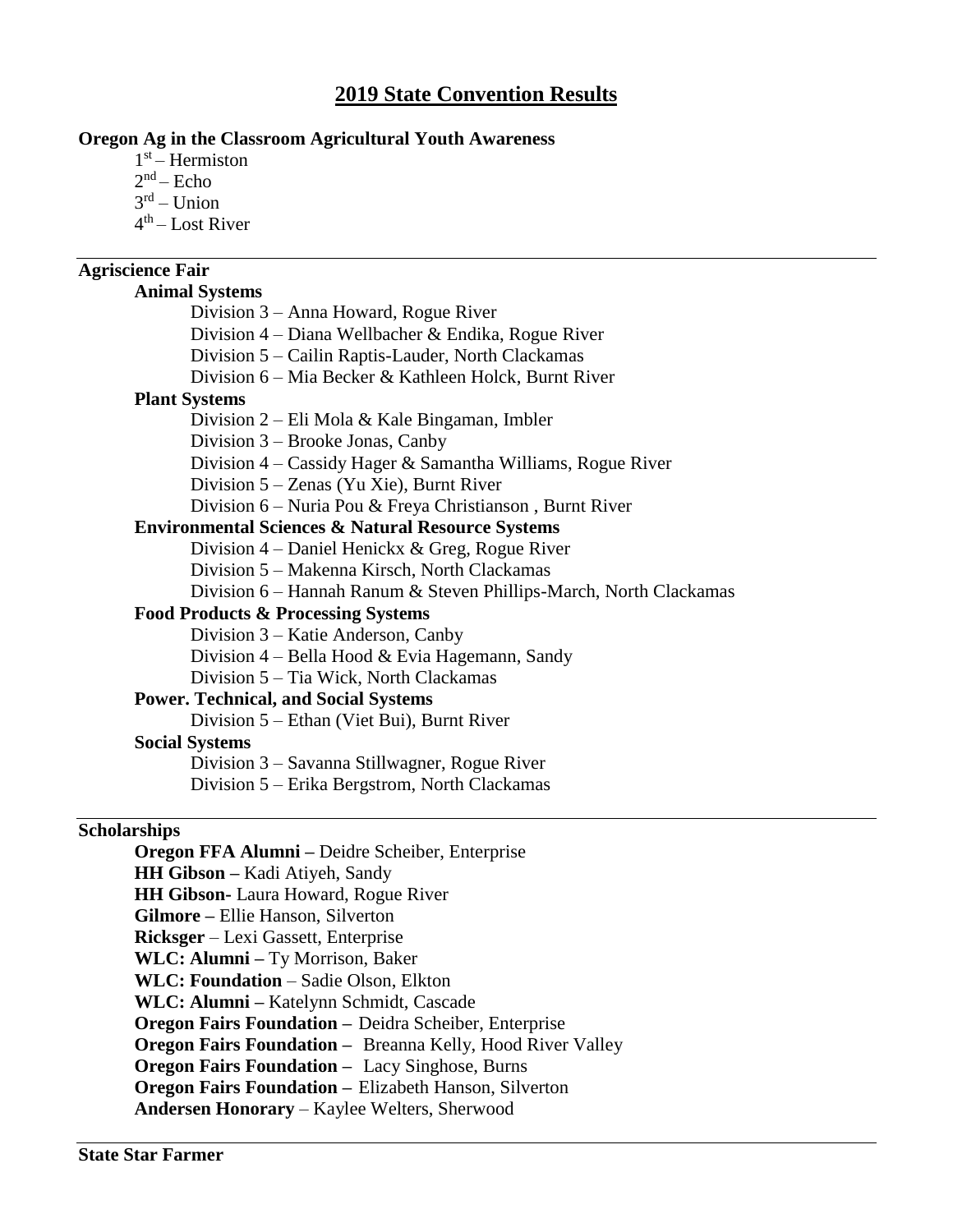Samuel Pointer, North Powder

#### **State Star in Agricultural Placement**

Matthew Orem, Heppner

## **State Star in Agribusiness**

Riley Master, Enterprise

### **State Star in Agriscience**

Alison Williams, Dayton

### **National Chapter**

Gold – Sutherlin

- Lost River
- Baker
- Imbler
- Canby
- Elgin
- Union
- Central
- Adrian

## **Talent**

- 1 st Marti Plum, Hermiston
- 2<sup>nd</sup> Kiyotada Terumura, Ontario
- 3 rd Kyla Larson, Ontario
- 4 th Daytuna Tracy, Hermiston
- 5<sup>th</sup> Nate Band (Barnyard Bucket Band), Vale
- 6<sup>th</sup> Nive Hamilton, Hermiston

## **Book Awards**

#### **Portfolio – Beginning**

**Bronze –** Lindsay Hales, Scio

**Silver –** Kyleigh Sepulveda, Hermiston

**-** Dalton Puckett, North Lake

**Gold/1st –** Mackenzie Leao, Silverton

#### **Portfolio – Advanced**

**Bronze –** Emily Moore, Hillsboro

**-** Alyssa Wolf, Rogue River

#### **Silver –** Laiklyn Field, Hermiston

- **-** Anna Persell, Sandy
- **-** Racheal Morris, Lebanon
- **-** Gracie Padgett, Myrtle Point

**Gold –** Daisy Forseth, Crook County **1 st –** Megan Tuck, St. Paul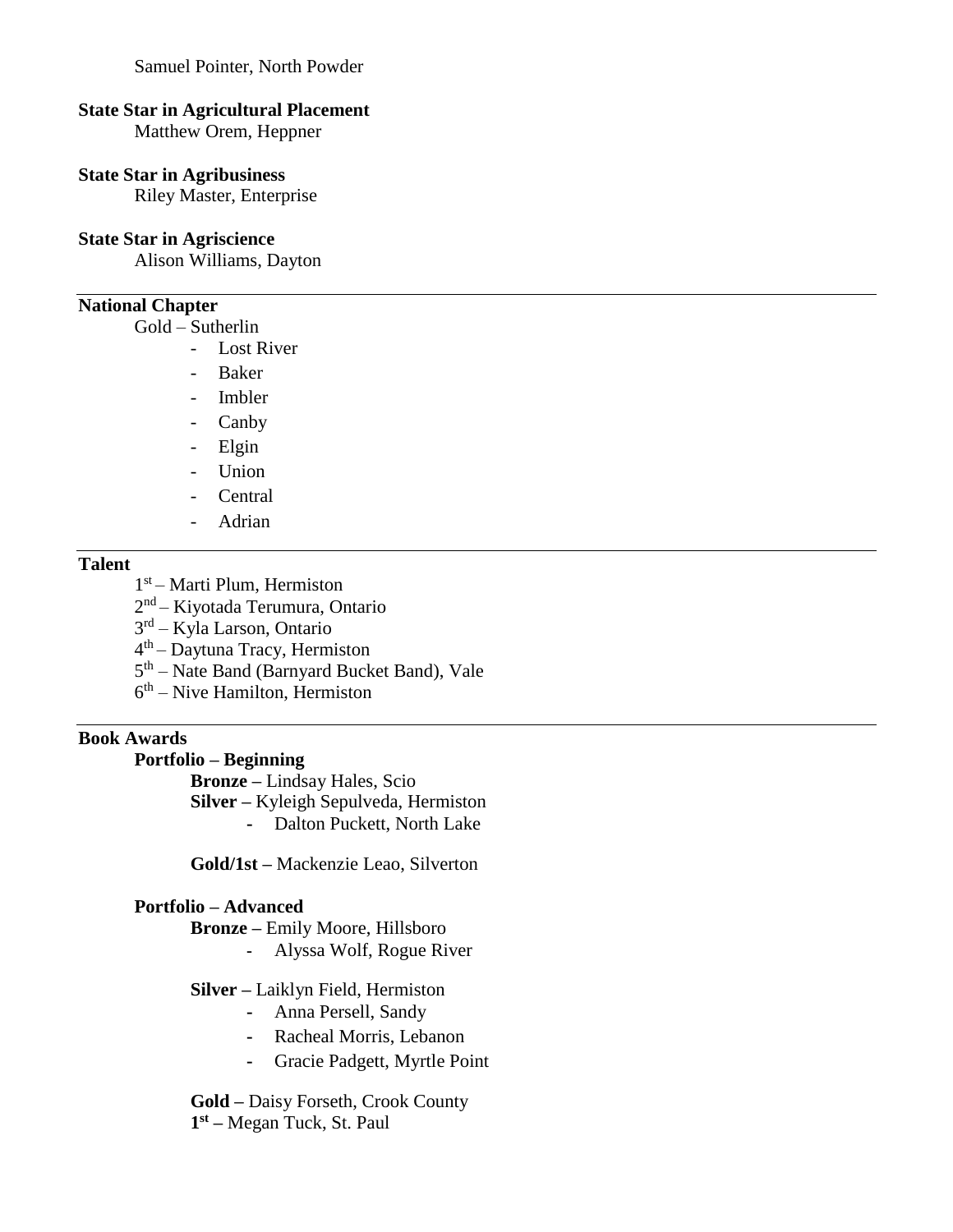# **Technology Scrapbook**

**Bronze –** Dallas

- **-** Lost River
- **Silver –** Vale
	- **-** Adrian
	- **-** South Umpqua
	- **-** Imbler
	- **-** Bend
	- **-** North Lake

# **Gold –** Hood River Valley

- **-** Central
- **-** North Marion

**1 st –** St. Paul

# **Scrapbook**

**Silver –** Canby

- **-** Hillsboro
- **-** Lakeview
- **-** Lebanon
- **-** Sandy
- **-** Sheridan
- **-** Dayton

# **Gold –** Bend

- **-** Elgin
- **-** Heppner
- **-** St. Paul
- **-** Scio
- **-** South Umpqua
- **-** Stayton

# **1 st –** Imbler

# **Secretary Books**

# **Bronze –** Harrisburg

- Vale
- Lost River
- Imbler
- Hood River Valley
- **Silver –** Adrian
	- Cascade
	- Heppner
	- Elgin
	- Hermiston

# **Gold –** Silverton

- Bend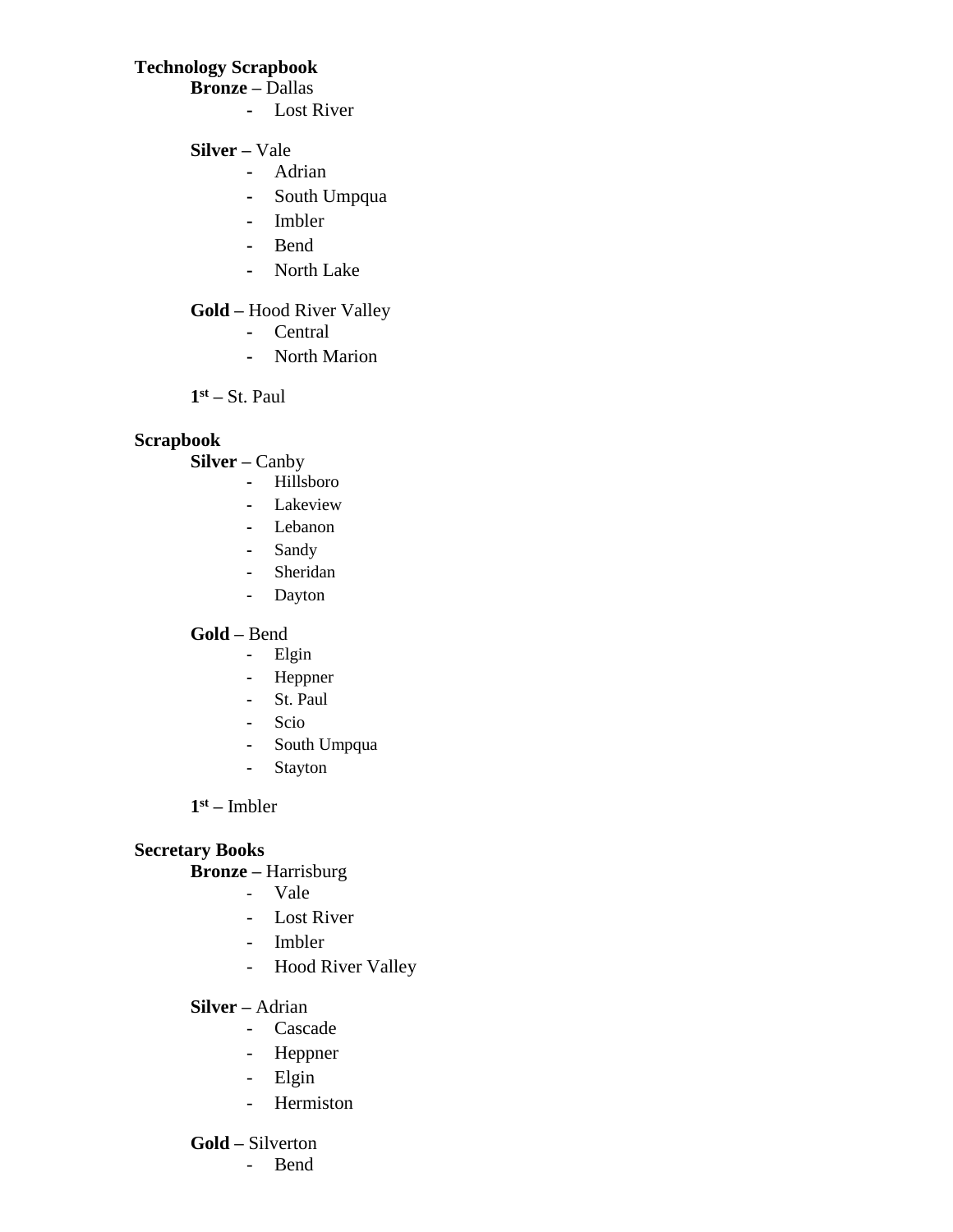- Scio
- Canby
- Crook County

**1 st –** Central

## **Treasurer's Book**

**Bronze –** Harrisburg

- Lost River
- Vale

#### **Silver –** Silverton

- Bend
- Imbler
- Sheridan

### **Gold –** Adrian

- North Marion
- Heppner
- Hermiston
- Redmond

**1 st –** Central

#### **Info Test**

Teams

1<sup>st</sup> – St. Paul 2<sup>nd</sup> – Dayton 3 rd – Ontario 4<sup>th</sup> – Salem-Keizer

# **Essay Contest**

1 st – Dante A. James, South Umpqua

2<sup>nd</sup> – Madison Mckown, Rogue River

3<sup>rd</sup> – Denali Twehues, Dayville

4 th – Lillie Zurbrugg, Silverton

#### **Photography: Animals:**

1<sup>st</sup> – Meghan Huntley, North Clackamas

2<sup>nd</sup> – Lauren Neumann, Bend

3 rd – Victoria Hublitz, Henley

4 th – Bonnie Drennen, South Umpqua

#### **Photography: Nature & Landscape:**

1 st – Anna Howard, Rogue River

2<sup>nd</sup> – Bethany Leach, Dayton

3 rd – Alexis Cutsforth, Heppner

4 th – Alexis Cutsforth, Heppner